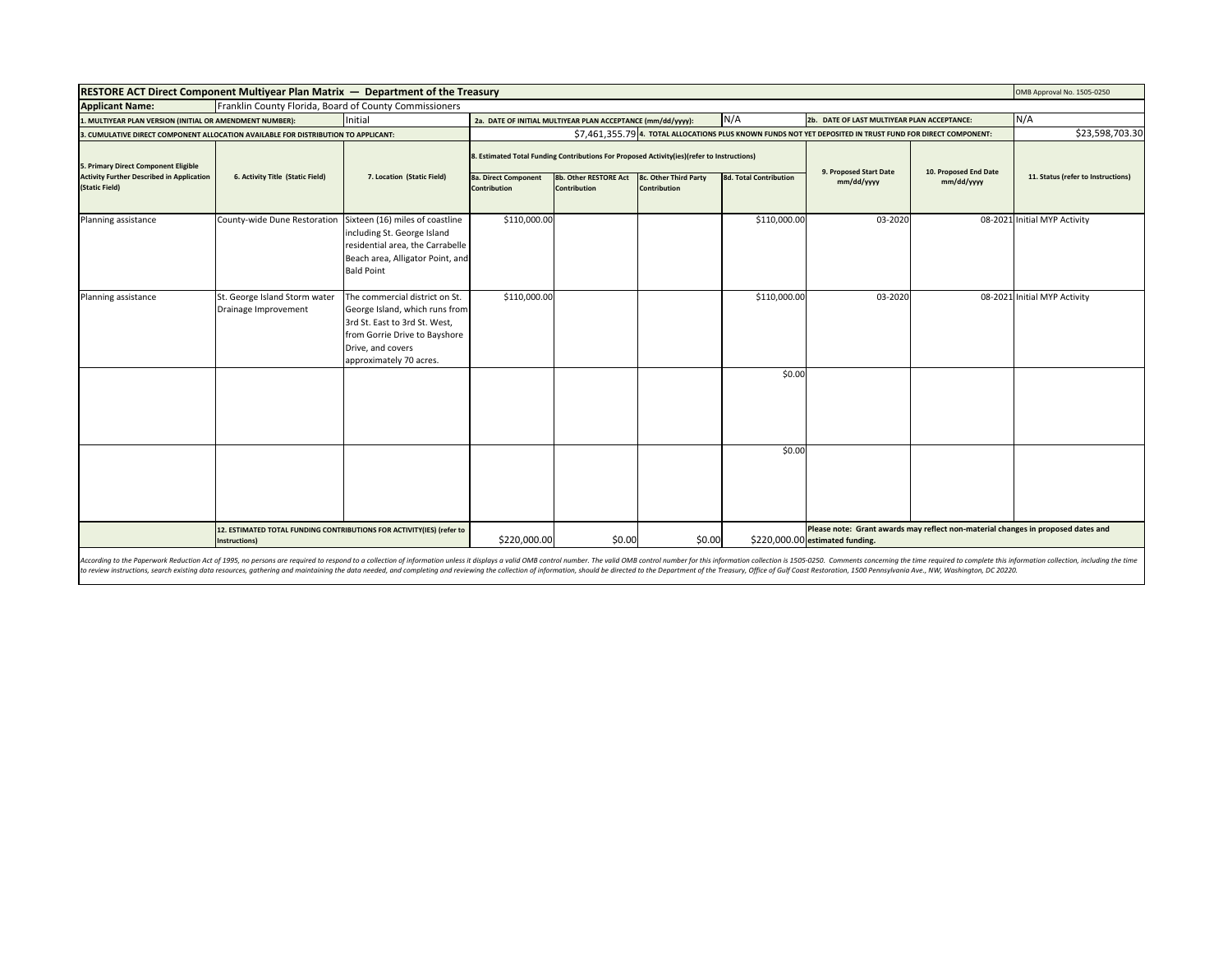# **RESTORE ACT Direct Component Multiyear Plan Narrative**

# **Department of the Treasury**

OMB Approval No. 1505-0250

# **Directions: Use this form for the Initial Multiyear Plan and any subsequent amendments to an accepted Multiyear Plan. For amendments, include only new and/or materially modified activities.**

| Multiyear Plan Version (Initial or Amendment Number): | Initial |
|-------------------------------------------------------|---------|
| Date of Initial Multiyear Plan Acceptance:            | n/a     |
| Date of Last Multiyear Plan Acceptance:               | n/a     |

| Eligible Applicant Name:                                                                                                   | Franklin County Florida, Board of County Commissioners |  |  |  |  |
|----------------------------------------------------------------------------------------------------------------------------|--------------------------------------------------------|--|--|--|--|
| Name and Contact Information of the Person to be contacted (POC) on matters concerning this Multiyear Implementation Plan: |                                                        |  |  |  |  |
| POC Name:                                                                                                                  | Alan Pierce                                            |  |  |  |  |
| POC Title:                                                                                                                 | Director of Administrative Services                    |  |  |  |  |
| POC Email:                                                                                                                 | alanp@franklincountyflorida.com                        |  |  |  |  |
| POC Phone:                                                                                                                 | 850-653-9783 x 161                                     |  |  |  |  |

# NARRATIVE DESCRIPTION:

1. A description of each activity, including the need, purpose, objective(s), milestones and location. Include map showing the location of each activity.

It is the intention of the Board of County Commissioners and staff of Franklin County, Florida to implement two (2) projects in the direct coastal areas of the Gulf of Mexico within the jurisdictional borders of Franklin County. The two planning activities being considered are for dune restoration and stormwater improvement along the coastal areas of Franklin County. The projects will be performed beginning in February 2020 and running through August 2021. These two (2) projects which will impact all over Franklin County are described below.

## **Project 1: County-Wide Dune Restoration Planning Study**

Need: In Franklin County's coastal communities including; St. George Island residential area, the Carrabelle Beach area, Alligator Point, and Bald Point, the beach and dune system are the first line of defense from storms and in many places need re-building. This area, which is approximately 16 miles, has been damaged by several recent hurricanes, so much so that most of the dune system has been leveled in certain areas. The beach dune community on Alligator Point is generally in poor condition and/or completely absent in certain areas of dune stabilizing sea oats. The typical shoreline habitat on Alligator Point has completely been compromised of a relatively low elevation primary dune and a narrow berm.

Purpose: The purpose of this project is to fund a planning study to identify the needs, research, survey, and suggest solutions with estimated costs for the rebuilding and stabilization of dunes throughout Franklin County, approximately 16 miles.

Milestones: 1. Prepare scope of services. 2. Prepare bid package meeting U.S. Treasury specifications and solicit bids. 3. Select contractor and award Contract Agreement. 4. Deliverable of countywide dune restoration planning document. 5. File periodic project status reports to Grantor. 6. Complete project closeout and file report with Treasury.

Location: Approximately sixteen (16) miles of coastal area in the St. George Island residential area, the Carrabelle Beach area, Alligator Point, and Bald Point. This planning area scope would not include Dog Island because it is within a CBRA Zone, and it would not include dune restoration of any State lands, including St. George Island State Park and St. Vincent Island, which is a national wildlife preserve. Please see map for Project 1.

According to the Paperwork Reduction Act of 1995, no persons are required to respond to a collection of information unless it displays a valid OMB control number. The valid OMB control number for this information collection is 1505-0250. Comments concerning the time required to complete this information collection, including the time to review instructions, search existing data resources, gathering and maintaining the data needed, and completing and reviewing the collection of information, should be directed to the Department of the Treasury, Office of Gulf Coast Restoration, 1500 Pennsylvania Ave., NW, Washington, DC 20220.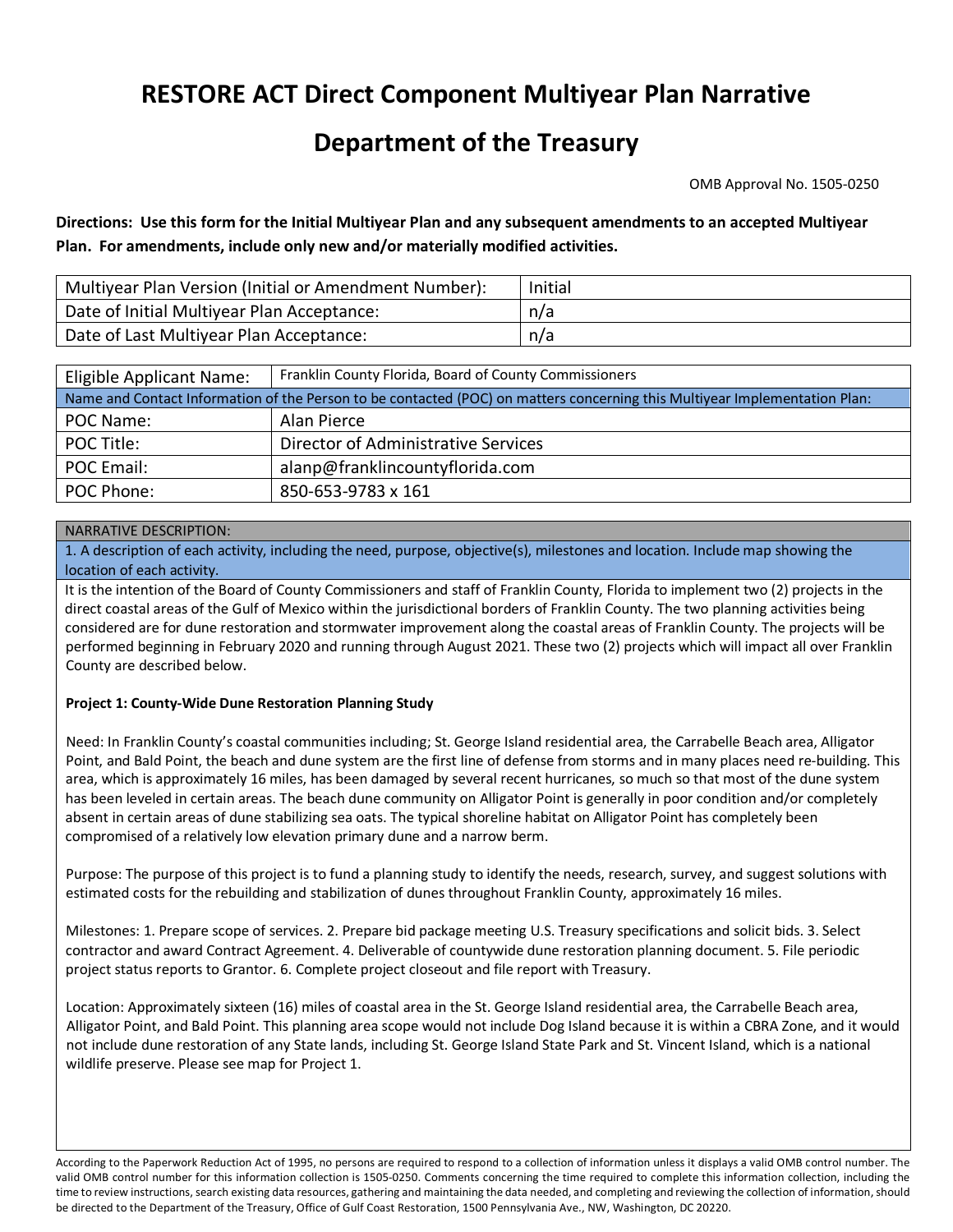#### **Project 2: St. George Island Storm water Drainage Improvement**

Need: The commercial district on St. George Island, which runs from 3<sup>rd</sup> St. East to 3<sup>rd</sup> St. West, from Gorrie Drive to Bayshore Drive, has an existing storm water pond that provides treatment to approximately 25% of the area, however the facility is quickly approaching capacity. The appeal of the quaint commercial area has led to the increased desirability of the commercial area of St. George Island and there are several proposed developments underway that will increase the population, increase demand for commercial development, and therefore potentially increase storm water runoff as spaces that have previously been undeveloped become developed. Expanding storm water drainage capacity is necessary as the current storm water drainage facility is near capacity. Similarly, the commercial area is near sea-level presenting the challenge of where to construct a storm water drainage facility. The commercial district of St. George Island is anticipated to see further development in the near future, necessitating additional storm water drainage capacity.

Purpose: The purpose of this project is to conduct a preliminary design and feasibility study with estimated costs for the construction of additional storm water treatment facilities or treatment methods to be developed in the commercial district of St. George Island. This proposed project will create greater capacity for storm water treatment as Franklin County continues to grow.

Milestones: 1. Prepare scope of services. 2. Prepare bid package meeting U.S. Treasury specifications and solicit bids. 3. Select contractor and award Contract Agreement. 4. Deliverable of storm water drainage improvement planning document. 5. File periodic project status reports to Grantor. 6. Complete project closeout and file report with Treasury.

Location: The commercial district on St. George Island, which runs from 3<sup>rd</sup> St. East to 3<sup>rd</sup> St. West, from Gorrie Drive to Bayshore Drive, and covers approximately 70 acres. Please see map for Project 2.

2. How the applicant made the multiyear plan available for 45 days for public review and comment, in a manner calculated to obtain broad-based participation from individuals, businesses, Indian tribes, and non-profit organizations, such as through public meetings, presentations in languages other than English, and postings on the Internet. The applicant will need to submit documentation (e.g., a copy of public notices) to demonstrate that it made its multiyear plan available to the public for at least 45 days. In addition, describe how each activity in the multiyear plan was approved after consideration of all meaningful input from the public and submit documentation (e.g., a letter from the applicant's leadership approving submission of the multiyear plan to Treasury or a resolution approving the applicant's multiyear plan).

The Franklin County Board of County Commissioners reviewed and approved the Draft Multiyear Implementation Plan (MYP) at their regularly scheduled meeting June 18, 2019. Public comments were allowed and is common practice at all County Commission Meetings. At that point Franklin County began the solicitation process for public input and comments on the Draft Multiyear Implementation Plan. Any County Commissioner and/or citizen comments expressed at the BOCC meeting were properly reflected in the MYP prior to beginning the public comment period.

The document was made available to the public for review and comment from June 20, 2019 through August 4, 2019 (a 45-day period). Two (2) public comments were received in support of these projects. They were emailed to Alan Pierce, Director of Administrative Services, at alanp@franklincountyflorida.com. At the closing of the public comment period, the two comments of support and the review of the MYP timeline was presented to the Board of County Commissioners at their August 6, 2019 meeting and no changes were made to the plan as a result of public comment.

The MYP, with no substantive changes made to the projects and information presented, was made available again for public comment in accordance with RESTORE Act compliance from September 4, 2019 through October 18, 2019 at the following locations:

• The Franklin County Courthouse, 33 Market Street, Apalachicola, Florida 32320

• The Franklin County Courthouse Annex, 912 N.W. Avenue A, Carrabelle, Florida, 32322

• Franklin County Website at https://www.franklincountyflorida.com

The notice was also listed in the October 3th & 10th editions of the Apalachicola Times. Comments could also be mailed to: Michael Moron, County Coordinator 34 Forbes St. Apalachicola, FL 32320

No comments were received in the additional public comment period.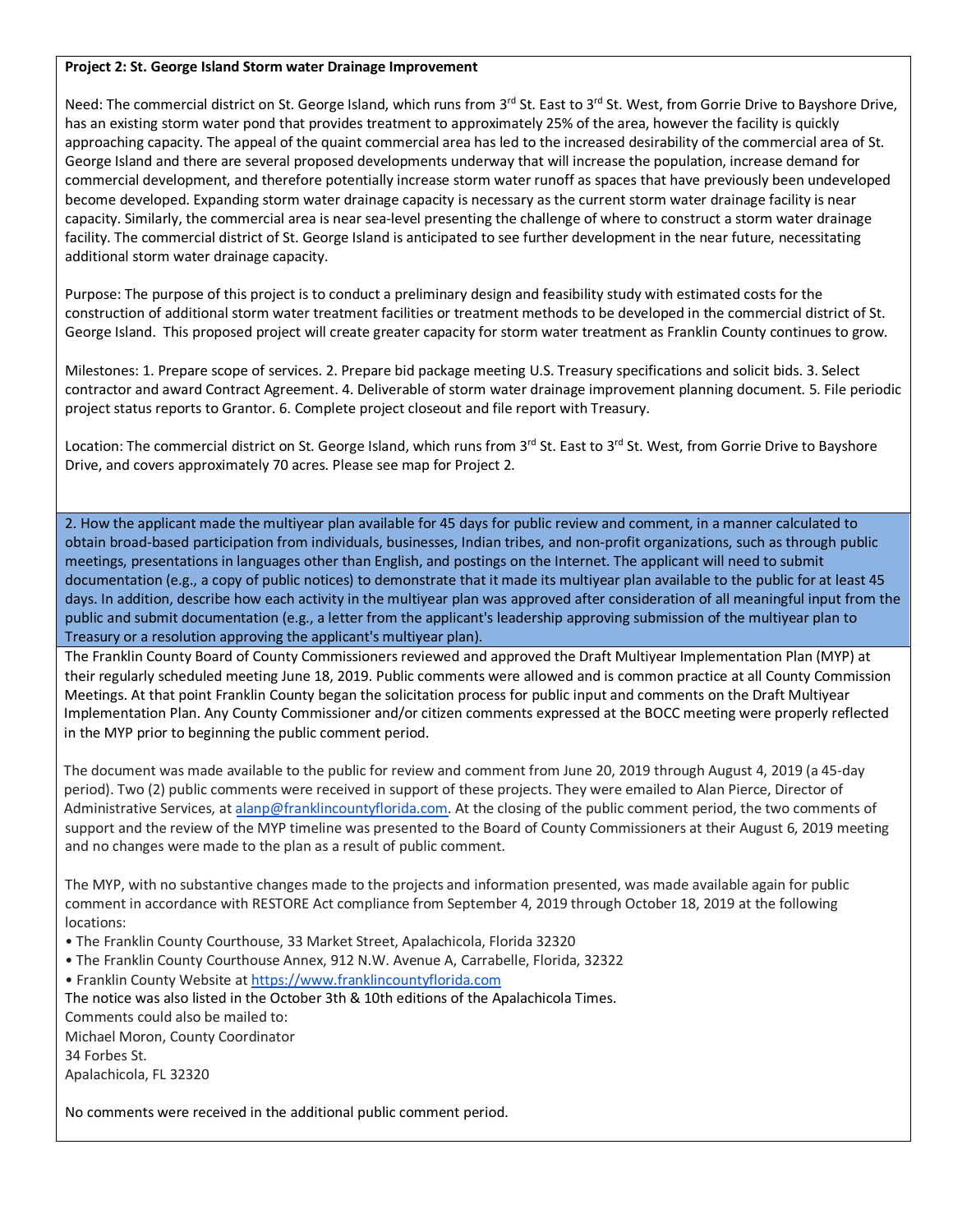3. How each activity included in the applicant's multiyear plan narrative meets all the requirements under the RESTORE Act, including a description of how each activity is eligible for funding based on the geographic location of each activity and how each activity qualifies for at least one of the eligible activities under the RESTORE Act.

## **Project 1: County-wide Dune Restoration**

**Primary Eligible Activity:** This activity is planning assistance for the RESTORE eligible activity of coastal flood protection and related infrastructure. Planning will be conducted to assess the condition of the existing dunes and determine the need and estimated costs for the rebuilding and stabilization of dunes throughout Franklin County. Dune restoration will protect coastal areas against further erosion caused by hurricanes, storm surges, and other natural weather-related occurrences.

**Geographic Requirement:** Approximately sixteen (16) miles of coastal area in the St. George Island residential area, the Carrabelle Beach area, Alligator Point, and Bald Point. This area does not include Dog Island because it is within a CBRA Zone, and it would not include dune restoration of any State lands, which would be St. George Island State Park and St. Vincent Island, which is a national wildlife preserve. Please see map for Project 1.

# **Project 2: St George Island Storm water Drainage Improvement**

**Primary Eligible Activity:** This activity is planning assistance for the RESTORE eligible activity of infrastructure projects benefitting the economy or ecological resources, including port infrastructure. Planning will be conducted to develop a preliminary design and feasibility study with estimated costs for the construction of additional stormwater treatment facilities or methods for the commercial district of St. George Island.

Geographic Requirement: The commercial district on St. George Island, which runs from 3<sup>rd</sup> St. East to 3<sup>rd</sup> St. West, from Gorrie Drive to Bayshore Drive, and covers approximately 70 acres. Please see map for Project 2.

4. Criteria the applicant will use to evaluate the success of the activities included in the multiyear plan narrative in helping to restore and protect the Gulf Coast Region impacted by the Deepwater Horizon oil spill.

**Project 1: County-wide Dune Restoration** Project success will be measured by:

1. The completion of a planning document which assesses 16 miles of coastline for dune restoration.

## **Project 2: St. George Island Storm water Drainage Improvement**

Project success will be measured by:

1. The completion of a planning document that assesses 70 acres of land for storm water drainage improvements.

5. How the activities included in the multiyear plan narrative were prioritized and list the criteria used to establish the priorities.

In light of the devastating damage caused by Hurricane Michael, which struck in October 2018, these projects were identified by the BOCC and staff for consideration. Due to a lack of funding assistance from the state legislature to address the damage, the county turned to Direct Component funds to address these problems. The County-wide Dune Restoration project will take first priority in order to protect coastal areas against further erosion caused by hurricanes, storm surges, and other natural weather-related occurrences. The second priority is the Storm water Drainage Improvement project to address flooding in the commercial district on St. George Island. The projected dates for implementation are based on readiness and the availability of Direct Component Funds.

Priority #1: Project 1, County-wide Dune Restoration

Priority #2: Project 2, St. George Island Storm water Drainage Improvement

6. If applicable, describe the amount and current status of funding from other sources (e.g., other RESTORE Act contribution, other third party contribution) and provide a description of the specific portion of the project to be funded by the RESTORE Act Direct Component.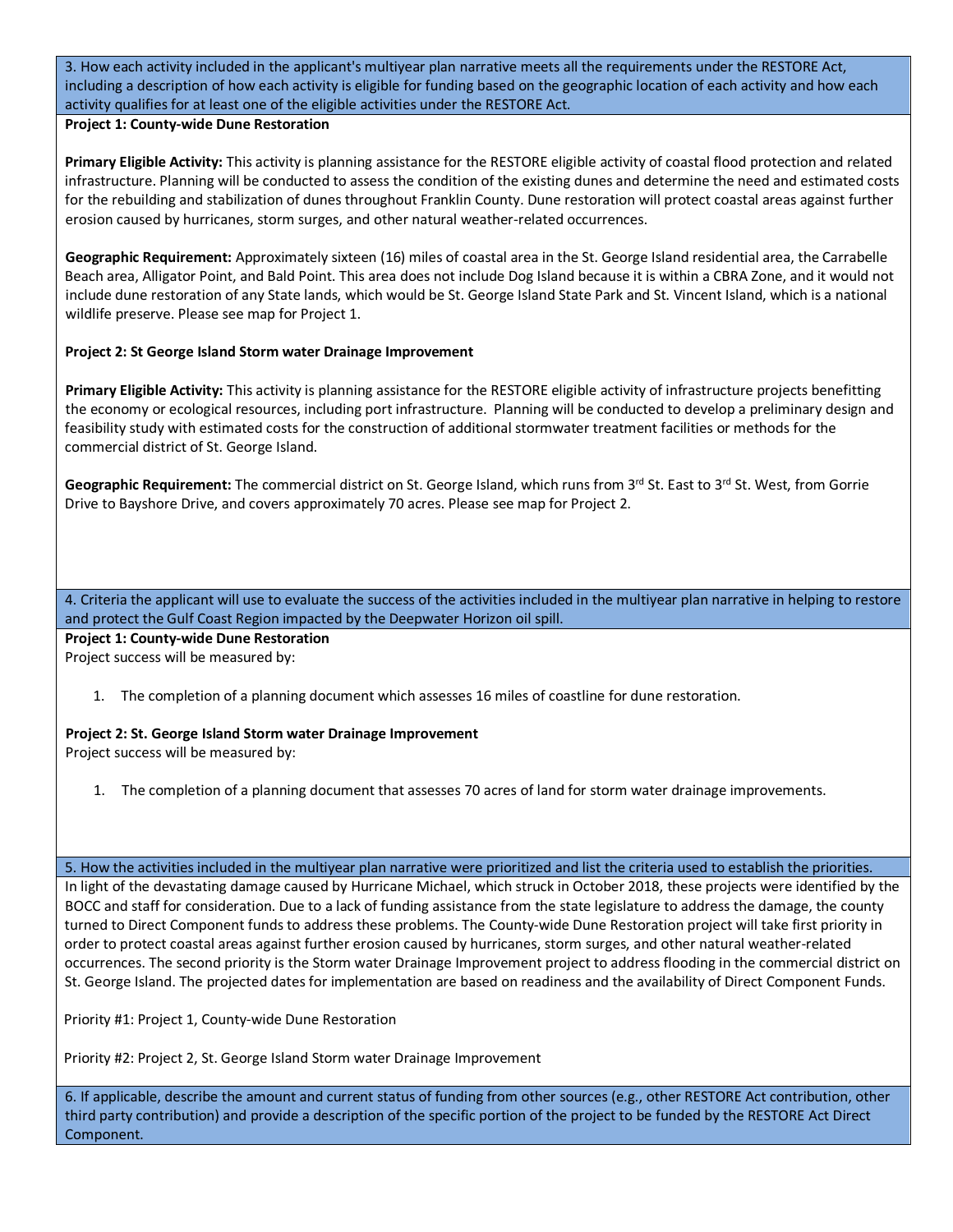This initial Multiyear Implementation Plan necessitates planning grants for two (2) separate priority projects, which do not need any other funding sources or partners. It will be 100% funded by RESTORE Act Direct Component funding.

Project 1, County-wide Dune Restoration: Direct Component Contribution \$110,000.00 which includes the cost of a planning consultant at \$100,000.00, and both grant writing services and grant management services at \$10,000.00.

Project 2, St. George Island Storm water Drainage Improvement: Direct Component Contribution \$110,000.00 which includes the cost of a planning consultant at \$100,000.00, and both grant writing services and grant management services at \$10,000.00.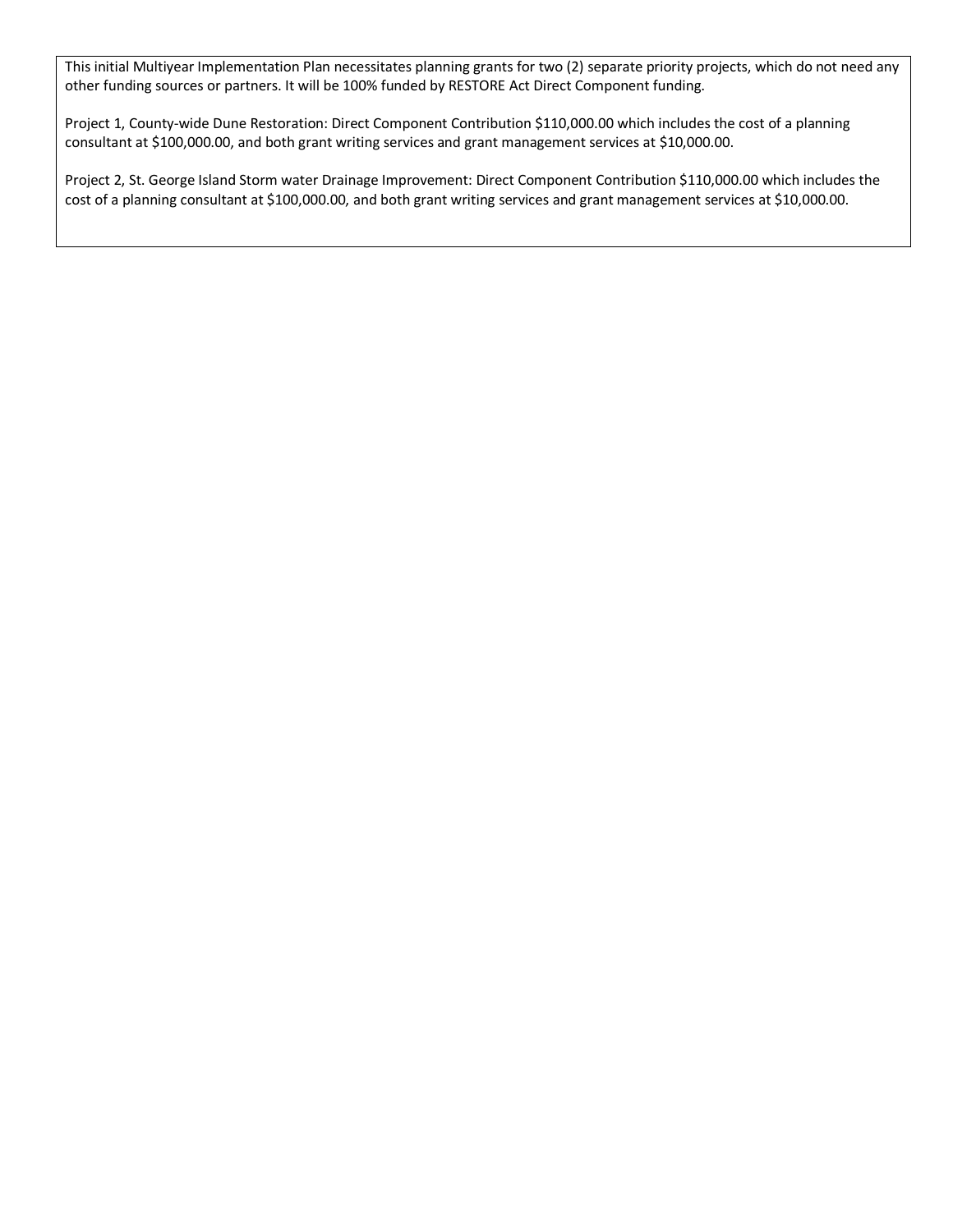Map of Florida and the location of Franklin County within Florida

hite City

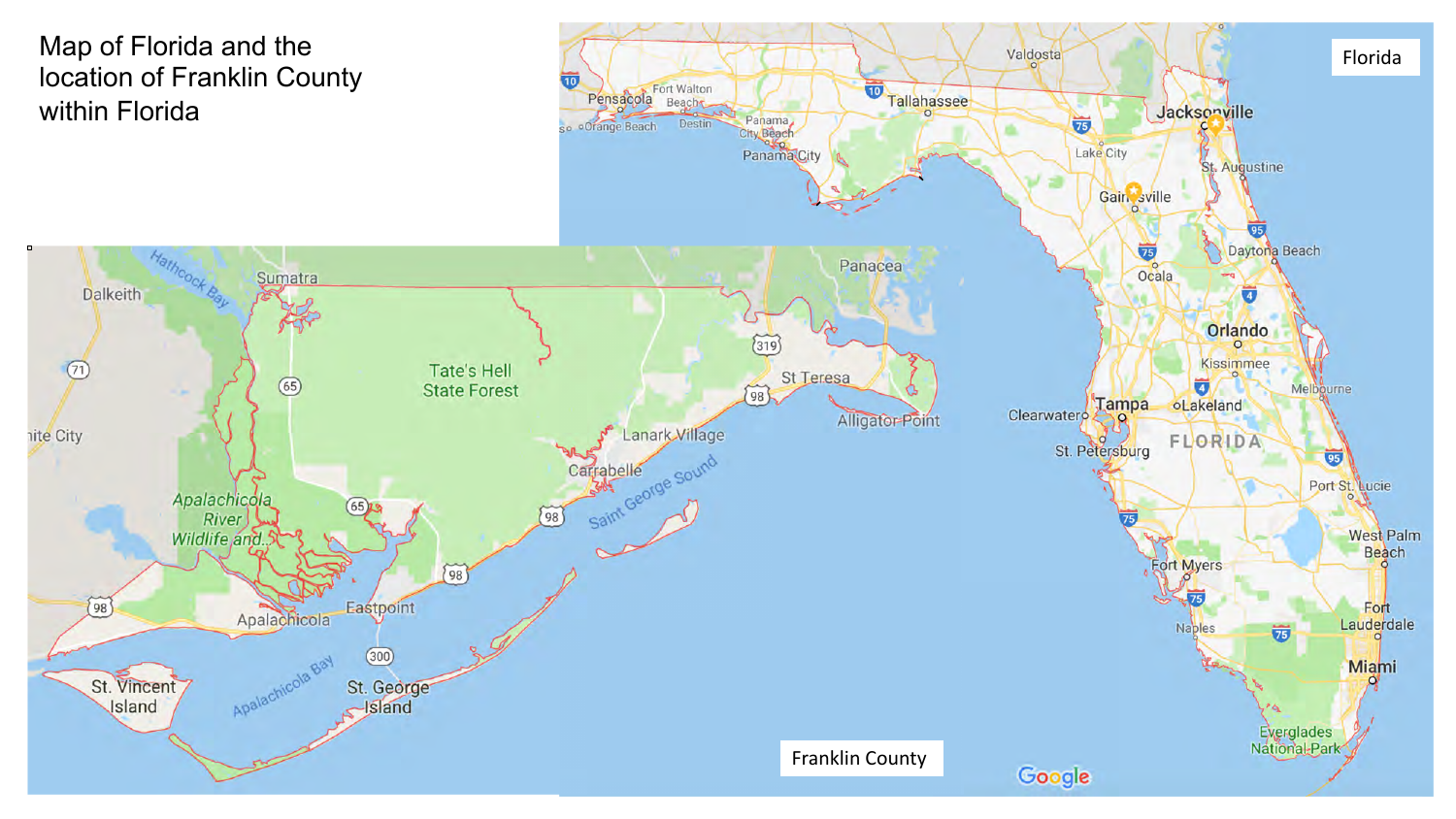